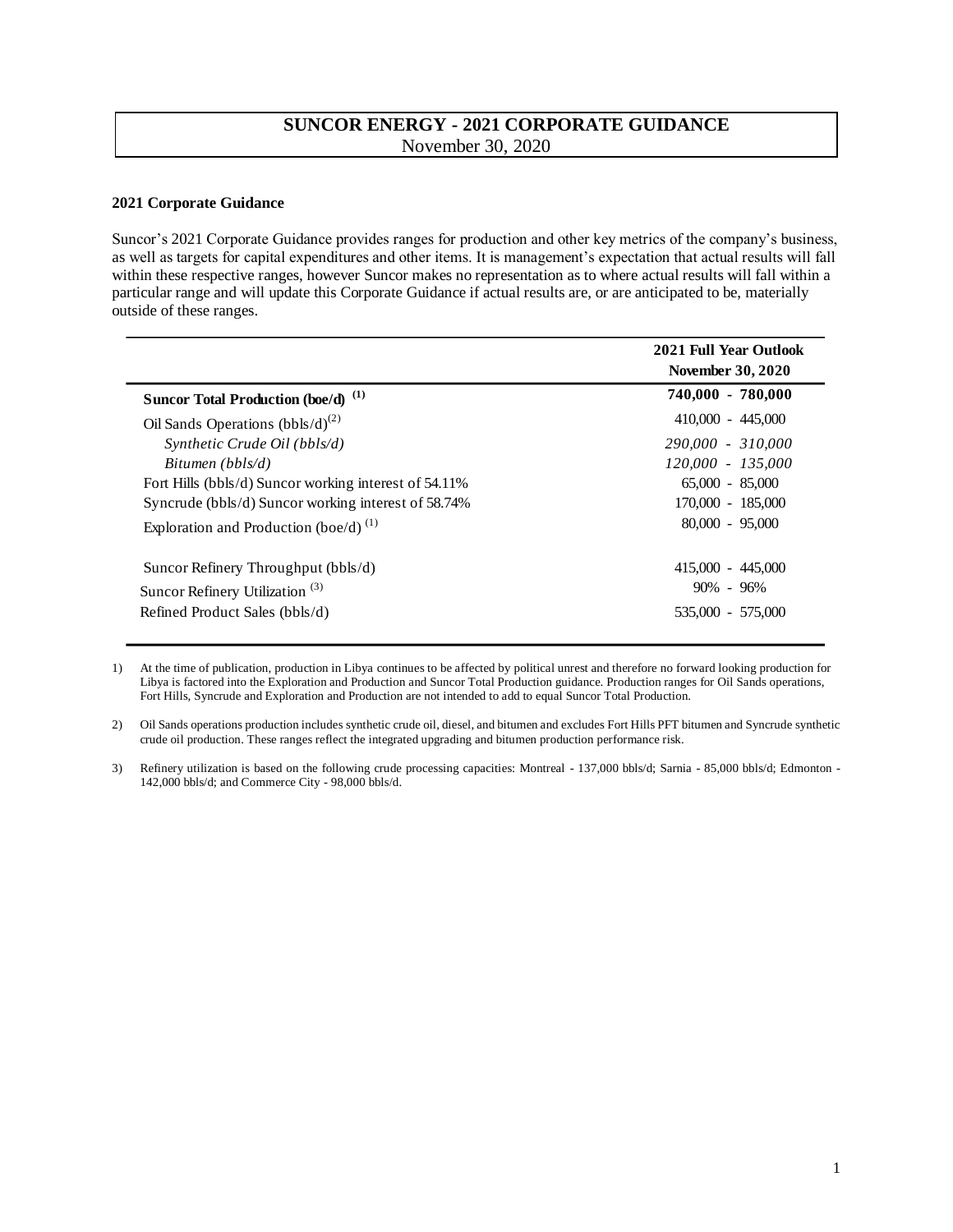## **Capital Expenditures (4)**

(C\$ millions)

|                       | 2021 Full Year Outlook<br><b>November 30, 2020</b> | % Economic<br>Investment $(5)$ |
|-----------------------|----------------------------------------------------|--------------------------------|
| Upstream Oil Sands    | $2,550 - 2,950$                                    | 25%                            |
| Upstream E&P          | $350 - 450$                                        | 95%                            |
| <b>Total Upstream</b> | $2,900 - 3,400$                                    | 30%                            |
| Downstream            | $700 - 800$                                        | 10%                            |
| Corporate             | $200 - 300$                                        | 60%                            |
| <b>Total</b>          | $3,800 - 4,500$                                    | 30%                            |

|                                                            | <b>2021 Full Year Outlook</b><br><b>November 30, 2020</b> |  |
|------------------------------------------------------------|-----------------------------------------------------------|--|
| <b>Other Information</b>                                   |                                                           |  |
| Oil Sands Operations Cash Operating Costs (\$/bbl) (6)(9)  | \$26.00<br>$-$ \$28.50                                    |  |
| Fort Hills Cash Operating Costs (\$/bbl) <sup>(7)(9)</sup> | $$25.00$ - \$29.00                                        |  |
| Syncrude Cash Operating Costs (\$/bbl) (8)(9)              | $$32.00 - $35.00$                                         |  |
| Current Income Taxes (C\$ millions)                        | $(\$500) - (\$200)$                                       |  |
| Canadian Tax Rate (effective)                              | 24% - 25%                                                 |  |
| US Tax Rate (effective)                                    | 22% - 23%                                                 |  |
| UK Tax Rate (effective)                                    | 37% - 42%                                                 |  |
| Average Corporate Interest Rate                            | $5\% - 6\%$                                               |  |
| Oil Sands Operations Crown Royalties <sup>(10)</sup>       | $1\% - 3\%$                                               |  |
| Fort Hills Crown Royalties <sup>(10)</sup>                 | $1\% - 3\%$                                               |  |
| Syncrude Crown Royalties <sup>(10)</sup>                   | 2% - 4%                                                   |  |
| East Coast Canada Royalties <sup>(10)</sup>                | 10% - 14%                                                 |  |
|                                                            |                                                           |  |
| <b>Business Environment</b> (11)                           |                                                           |  |
| Oil Prices - Brent, Sullom Voe (\$US/bbl)                  | \$48.00                                                   |  |
| WTI, Cushing (\$US/bbl)                                    | \$45.00                                                   |  |
| WCS, Hardisty (\$US/bbl)                                   | \$32.00                                                   |  |
| Refining Margin - NY Harbor 2-1-1 crack (\$US/bbl)         | \$12.50                                                   |  |
| Natural Gas Price - AECO - C Spot (\$CAD/GJ)               | \$2.50                                                    |  |
| Exchange Rate (CADUSD)                                     | \$0.77                                                    |  |

4) Capital expenditures exclude capitalized interest of approximately \$120 million.

5) Balance of capital expenditures represents Asset Sustainment and Maintenance capital expenditures. For definitions of Economic Investment and Asset Sustainment and Maintenance capital expenditures, see the Capital Investment Update section of Suncor's Management's Discussion and Analysis dated October 28, 2020 (the "MD&A").

6) Oil Sands operations cash operating costs per barrel are based on the following assumptions: production volumes, sales mix, and average natural gas prices as described in the tables above.

7) Fort Hills cash operating costs per barrel are based on the following assumptions: production volumes and average natural gas prices as described in the tables above.

8) Syncrude cash operating costs per barrel are based on the following assumptions: production volumes, sales mix, and average natural gas prices as described in the tables above.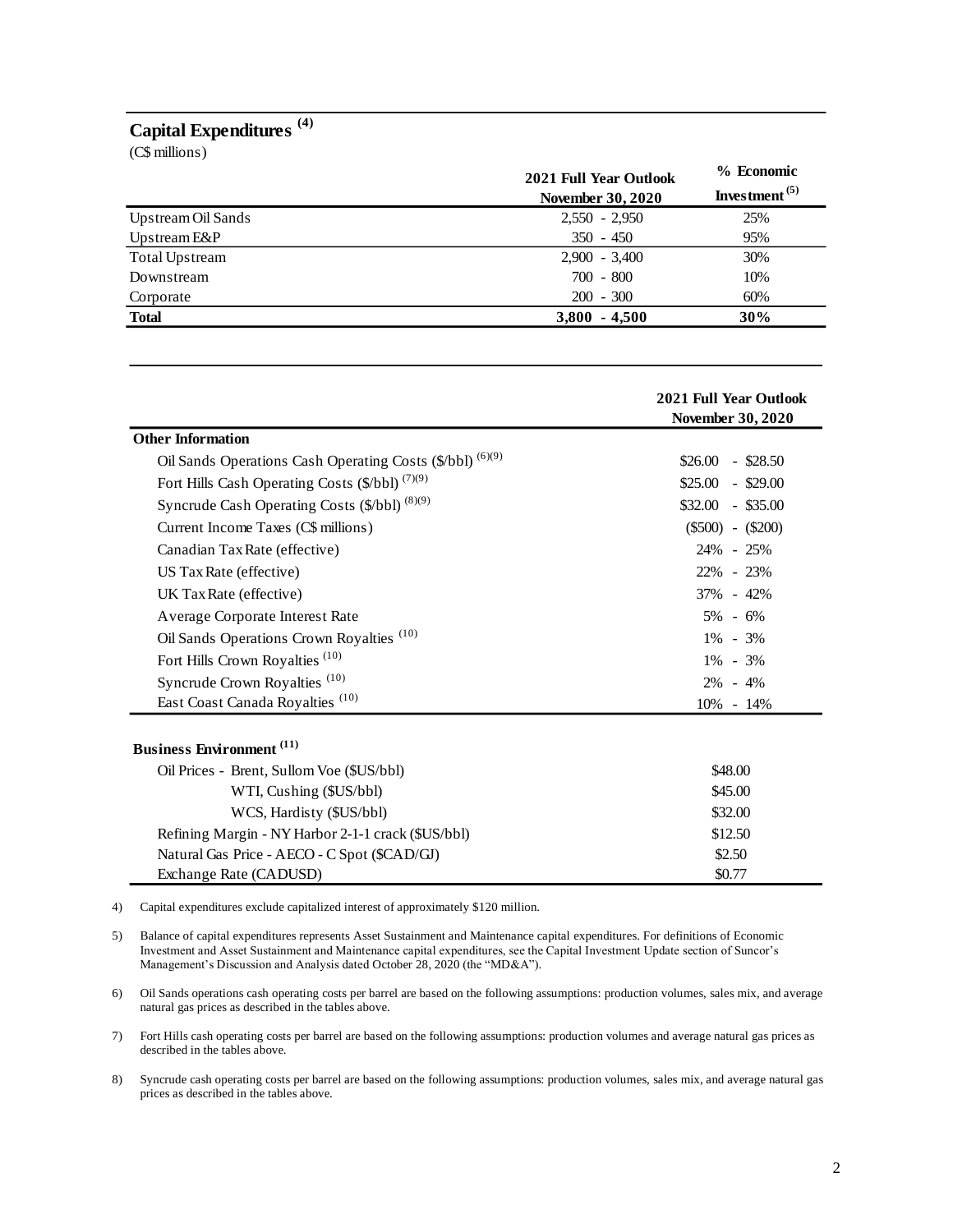- 9) Oil Sands operations cash operating costs, Fort Hills cash operating costs and Syncrude cash operating costs are non-GAAP financial measures. Non-GAAP financial measures are not prescribed by GAAP and therefore do not have any standardized meaning. Users are cautioned that these measures may not be fully comparable to one another or to similar information calculated by other entities due to differing operations. For more information, see the Cash Operating Costs and Non-GAAP Financial Measures Advisory sections of the MD&A. Both sections are incorporated by reference herein.
- 10) Reflected as a percentage of gross revenue.
- 11) Approximates the forward pricing curve at the time of publication.

--------------------------------------------------------------------------------------------------------------------------------

Suncor's 2021 Full Year Outlook is comprised of forward-looking statements and information (collectively, "forwardlooking statements"). All forward-looking statements for the 2021 fiscal year are based on Suncor's current expectations, estimates, projections and assumptions that were made by the company in light of its experience and its perception of historical trends including expectations and assumptions concerning: the accuracy of reserves estimates; the current and potential adverse impacts of the COVID-19 pandemic, including the status of the pandemic and future waves and any associated policies around current business restrictions, shelter-in-place orders or gatherings of individuals; commodity prices and interest and foreign exchange rates; the performance of assets and equipment; capital efficiencies and cost-savings; applicable laws and government policies; future production rates; the sufficiency of budgeted capital expenditures in carrying out planned activities; the availability and cost of labour, services and infrastructure; the satisfaction by third parties of their obligations to Suncor; the development and execution of projects; and the receipt, in a timely manner, of regulatory and third-party approvals. Forward-looking statements are not guarantees of future performance and involve a number of risks and uncertainties, some that are similar to other oil and gas companies and some that are unique to our company. Suncor's actual results may differ materially from those expressed or implied by our forward-looking statements and you are cautioned not to place undue reliance on them.

Assumptions for the Oil Sands operations, Syncrude and Fort Hills 2021 production outlook include those relating to reliability and operational efficiency initiatives that the company expects will minimize unplanned maintenance in 2021. Assumptions for the Exploration and Production 2021 production outlook include those relating to reservoir performance, drilling results and facility reliability. Factors that could potentially impact Suncor's 2021 corporate guidance include, but are not limited to:

- Bitumen supply. Bitumen supply may be dependent on unplanned maintenance of mine equipment and extraction plants, bitumen ore grade quality, tailings storage and in situ reservoir performance.
- Third-party infrastructure. Production estimates could be negatively impacted by issues with third-party infrastructure, including pipeline or power disruptions, that may result in the apportionment of capacity, pipeline or third-party facility shutdowns, which would affect the company's ability to produce or market its crude oil.
- Performance of recently commissioned facilities or well pads. Production rates while new equipment is being brought into service are difficult to predict and can be impacted by unplanned maintenance.
- Unplanned maintenance. Production estimates could be negatively impacted if unplanned work is required at any of our mining, extraction, upgrading, in situ processing, refining, natural gas processing, pipeline, or offshore assets.
- Planned maintenance events. Production estimates, including production mix, could be negatively impacted if planned maintenance events are affected by unexpected events or are not executed effectively. The successful execution of maintenance and start-up of operations for offshore assets, in particular, may be impacted by harsh weather conditions, particularly in the winter season.
- Commodity prices. Declines in commodity prices may alter our production outlook and/or reduce our capital expenditure plans.
- Foreign operations. Suncor's foreign operations and related assets are subject to a number of political, economic and socio-economic risks.
- Government Action. This guidance is subject to any production curtailments imposed by the Government of Alberta. Further action by the Government of Alberta regarding production curtailment may impact Suncor's Corporate Guidance and such impact may be material.
- COVID-19 Pandemic: This guidance is subject to a number of external factors beyond our control that could significantly influence this outlook, including the status of the COVID-19 pandemic and future waves, and any associated policies around current business restrictions, shelter-in-place orders, or gatherings of individuals. As a